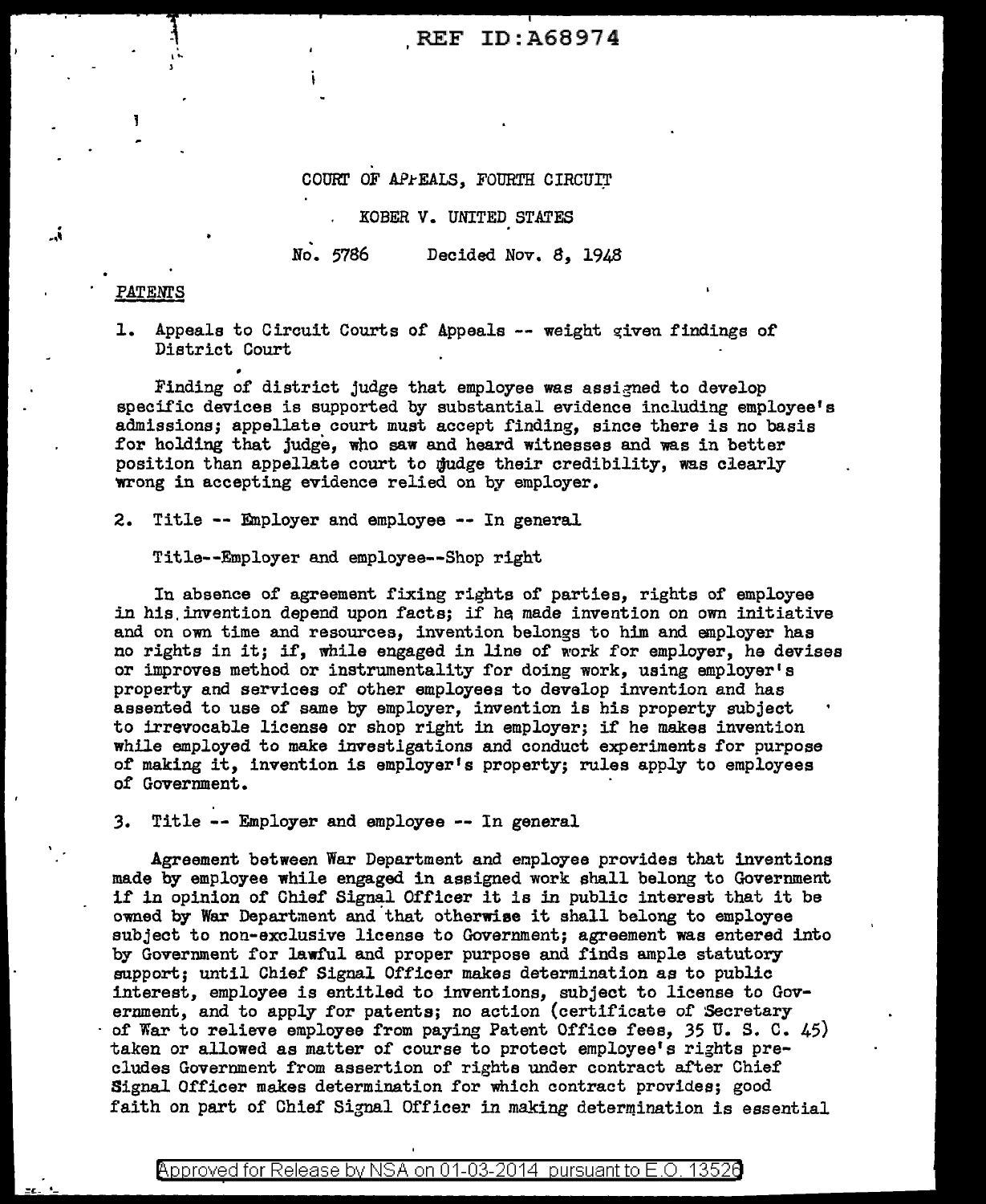to vest title in Government; his decision is reviewable for fraud, bad faith, or failure to exercise honest judgment; even if Chief Signal Officer acts in good faith, his determination would be set aside if he was fraudulently induced by false statements or other fraudulent conduct of subordinates or others.

4. Arbitration

Award of arbitrator may be impeached for fraudulent conduct in its procurement.

Appeal from District Court for Eastern District of Virginia.

Action by United States against William Kober for assignment of inventions. From judgment for plaintiff, defendant appeals. Affirmed.

MARK P. FRIEDLANDER (LEROY BENDHEIM on the brief) both of Washington, D.c., for appellant.

T. HAYWARD.BROWN, Washington, D. C. (H.G. Morison, Washington, D.C., and George R. Humrickhouse, Alexandria, Va., on the brief} for appellee.

Before PARKER, Chief Judge, and SOPER and DOBIE, Circuit Judges.

PARKER, Chief Judge.

This is an appeal from a decree requiring the appellant William Kober to assign to the United States all rights in certain inventions covered by applications for patents pending in the Fatent Office, serial Nos. 543,744 and 686,093 respectively. The District Judge found that the inventions were made by appellant while he was employed by the United States and assigned to the duty of developing electrical appliances of the sort covered by the applications for patents, under a contract providing that title to such inventions should be vested in the United States upon a determination by the Chief Signal Officer, which had been duly made, that the public interest so required. The District Judge held that the inventions belonged to the United States under the express terms of the contract, "as well as under the general  $law''$ .

The facts are that appellant, a graduate engineer, was employed by the United States Army, Signal Corps, Engineering Laboratories, near Fort Monmouth, New Jersey, from January 1943 to January 1947. In January 1943, before being assigned to laboratory work involving research and development projects, he agreed to the provisions of "Patent Memorandum No. 3", which is as follows: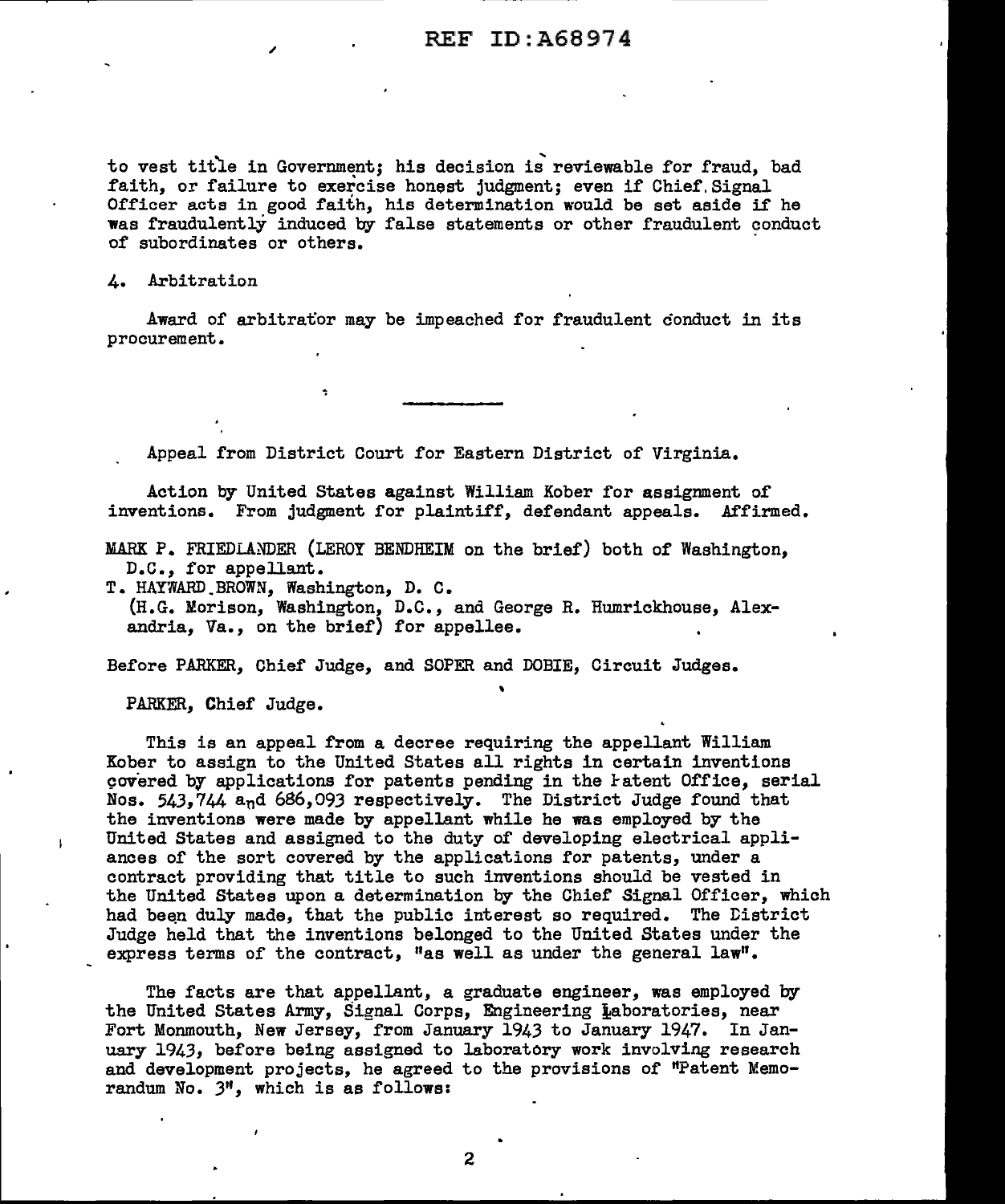REF ID:A68974

RYou are hereby assigned to develop improvement in arts of value to the Chief Signal Officer. It is expected that this work may result in the discovery of patentable features, and your assignment to this work is for the particular purpose of vesting in the United States all right, title and interest to any invention that you may make while engaged in the work assigned, if in the opinion of the Chief Signal Officer the public interest demands that the invention be owned and controlled by the War Department.

"Acceptance of assignment to this work will constitute an agreement on your part to execute the papers required for complete assignment of any such invention to the United States in case the Chief Signal Officer decides that the invention should remain secret, or to execute the papers necessary for making application for patent and the assignment of the patent to the United States if secrecy is not necessary or is necessary only for a limited time. In the case of an invention which the Chief Signal Officer decides should remain secret acceptance of this assignment also constitutes an agreement on your part that you will not disclose .the invention to unauthorized persons until such time as you are informed in writing by the Director of the Signal Corps Ground Signal Service, that the need for secrecy has ceased.

''The assignment of the invention to the United States must be drafted in form to comply with requirements of law relating to patent applications coming under this category; but such assign• ment or instrument of transfer may in a proper case include suitable reservations to enable you to.retain or repossess your commercial rights, in whole or in part, if and when the need for secrecy ceases to exist.

"This notice of assignment to develop improvements in arts of value to the Signal Corps shall not be construed as divesting you of ownership of any invention made by you while engaged on this work, other than those which in the opinion of the Chief Signal Officer should be owned and controlled by the War Department to safeguard the public interest, except that the United States shall be entitled to a nonexclusive license to any and all inventions made by you in the course of the work assigned in the same way as if this special assignment had not been made."

(1) In February or March 1943, appellant conceived an invention relating to an alternating current generator, and in August 1944 an invention designed to maintain within limits the voltage output of a generator notwithstanding varying loads. He contends that he was not assigned to the development of these devices under his contract of employment; but the District Judge has found that he was so assigned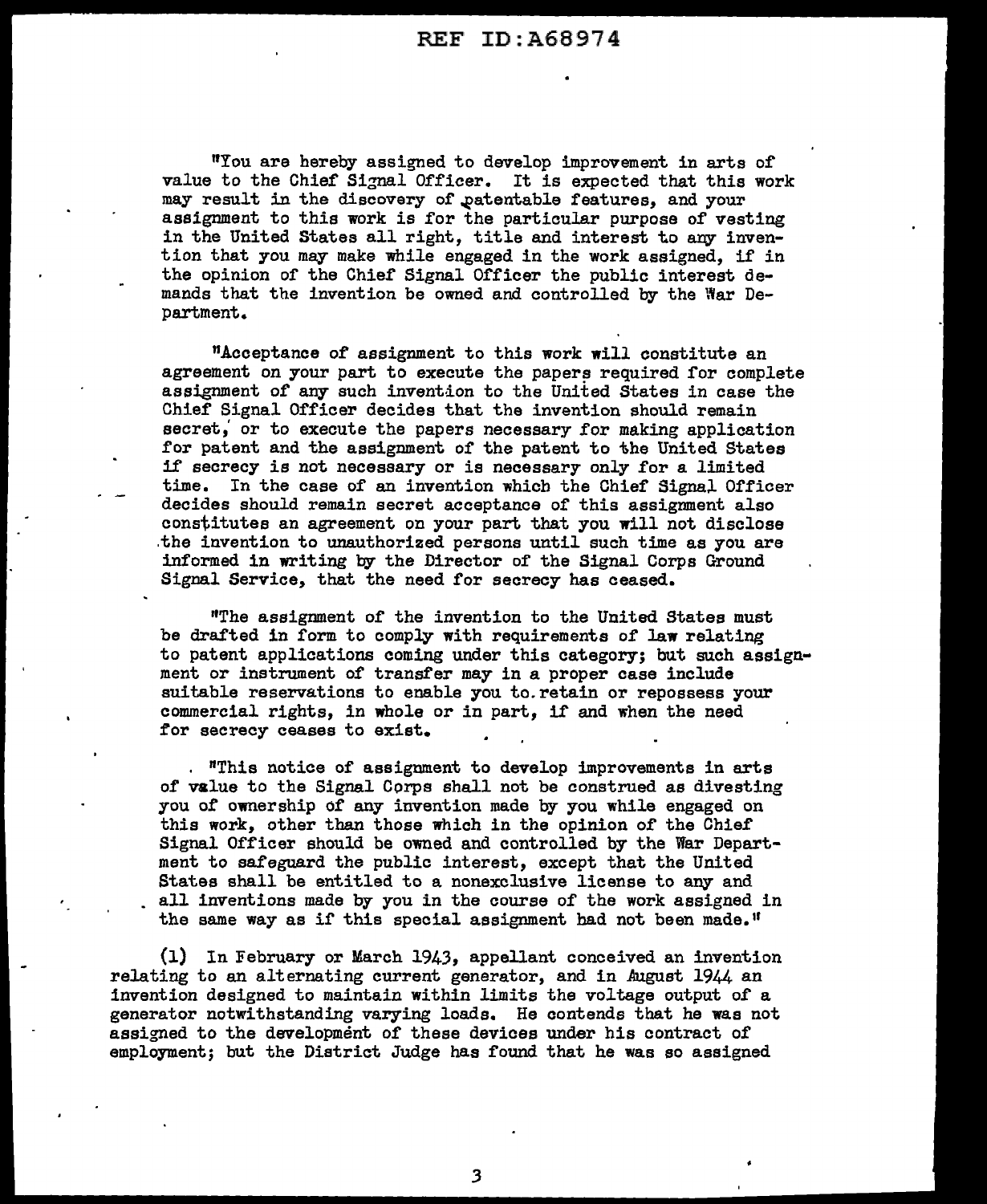and this finding is supported by substantial evidence including admissions made by appellant himself in statements filed by him as a basis of promotion in the government service. We must accept thls finding, since there is no basis for holding that the judge who saw and heard the witnesses and was in better position than we are to judge their credibility, was clearly wrong in accepting the evidence relied on by the Government. In making applications for patents on these inventions, appellant secured and filed certificates of the Secretary of War that the inventions were likely to be used in the public interest and was relieved of the payment of fees of the Patent Office under the Act of May 3, 1883, as amended, 35 u.s.c.A. 45.

In 1946, appellant prepared a document showing the theory of the first of his patents; and this was used by his superior, a Colonel Moynahan, without his knowledge, in negotiations with officials of the General Electric Company looking to the manufacture of the device for the Government. Appellant protested against this disclosure and considerable feeling was developed between him and Colonel Moynahan. He was ordered to make a public apology for language which he had used to Colonel Moynahan, and resigned his position rather than do so. Demand was then made upon him that he either execute to the Government licenses authorizing it to license others under the patents or make assignments to the Government retaining licenses for himself which would authorize him to enter into any commercial arrangements covering the patents that he might desire. Upon his refusal to accede to this demand, the Chief Signal Officer of the United states, Major General S. B. Akin, made a finding that, in his opinion, the public interest demanded that the invention described in appellant's applications be owned and controlled by the War Department and enclosed papers of assignment for him to execute. He refused to execute these, and this suit was thereupon instituted to require him to assign to the Government his rights under the patent applications.

At the hearing in the court below Major General Akin testified that he made the determination that it was in the public interest for the patents to be owned and oontrolled by the War Department on recommendations submitted by his technical advisers and on his personal knowledge of the facts in the case. He stated that the facts laid before him were that the devices covered by appellant's inventions were needed by the armed· forces of the United States and that it was desirable that the Government own the patents in order to secure quantity production by private manufacturers and lower prices as a result of such production. He said that he knew nothing about the controversy that had arisen between appellant and Colonel Moynahan or the feeling resulting therefrom. There is not the slightest evidence that General Akin acted otherwise than in entire good faith in making the determination or that any person who furnished information to him with regard to the matter was actuated by improper motives. Counsel for appellant complain that they were stopped in their examination of General Akin; but the record shows that thorough examination was permitted as to the facts which were before the General and that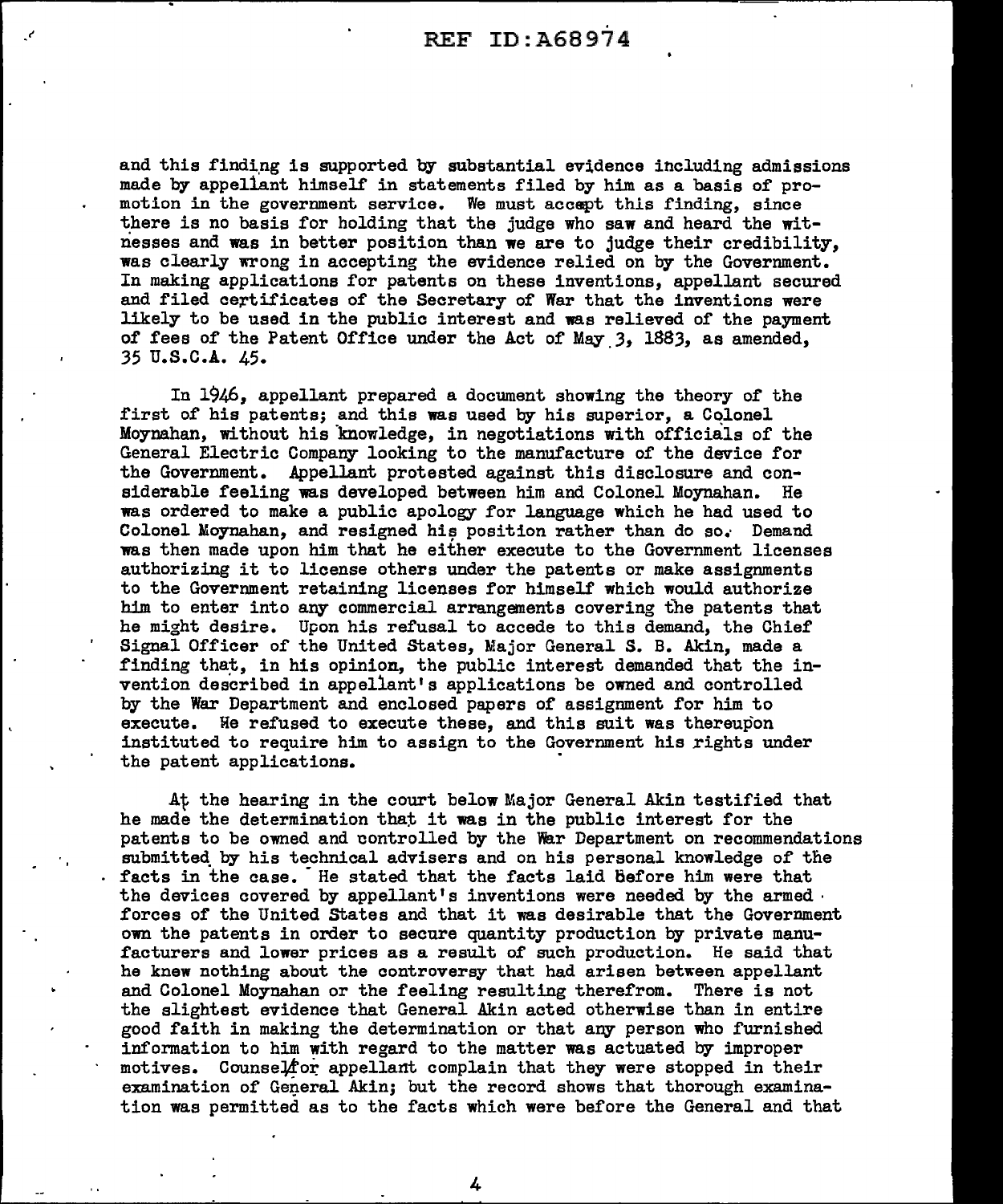$e^{\frac{2\pi i}{\hbar}}$ the court merely declined to permit examination to show that he had made a mistake. While counsel stated generally that they proposed to show that fraud was perpetrated upon the General in securing his determination, this appears to be mere brutum fulmen, with no specific question or offer of proof to support the statement.

(2) Upon these facts, we think that the judgment appealed from was clearly correct. In the absence of agreement fixing the riglits of the parties, the rights of an employee in an inventiop which he has made are subject to different rules dependent upon the facts. If he has made. the invention on his own initiative and on his own time and resources, the invention belongs to him and the employer has no rights in it. If the invention belongs to him and the employer has no rights in it. while engaged in a certain line of work for his employer he has devised or improved a method or instrumentality for doing the work, using·the property of the employer and the services of other employees to develop his invention and has assented to the use of same by the employer,. the invention is his property subject to an irrevocable license, or shop right, in the employer. If he makes an invention while employed to make investigations and conduct experiments for the purpose of making it, the invention is the'property of the employer, who is entitled to the fruits of the labor for which he contracted. These rules apply to employees of the Government as well as to those of private persons. See United States v. Dubilier Condenser Corporation, 289 U. S. 178 (17 USPQ) 154), and Houghton  $v$ . United States,  $4$  Cir., 23 F. 2d 336, where this court discussed the matter fully with citation of the applicable authorjties. In the case at bar, however, these rules need not be considered except as furnishing background for the agreement of the parties heretofore quoted which deals fully with the matter. The effect of that agreement, aside from the provisions for secrecy, is to provide that any invention made by appellant while engaged in the work to which he has been assigned shall belong to the UnitedcStates, if in the opinion of the Chief Signal Officer it is in the public interest that it be owned and controlled by the War Department, otherwise it shall belong to 'appellant subject to a non exclusive license on the part of the United States. The determination by General Akin fulfilled the condition of the contract and vested title to the invention in the United States.

(3) Appellant questions the validity of the contract on the ground that it is lacking in statutory foundation. If it were held invalid, this would not help appellant, as the Government would then be entitled to the invention on the ground that appellant had made it while em-<br>ployed for the purpose of conducting investigations and making experiments from which it was anticipated that patentable inventions would result. We do not think, however, that the contract is invalid. On the contrary, it is a reasonable agreement entered into by the Govern ment for a lawful and proper purpose and finds ample support in the statµtes. See Act of August 29, 1916, c. 418, sec. 1, 39 Stat. 622, 10 u.s.c.A. 1223; Act of July 2, 1942, c. 477, sec. 8, 56 Stat. 631- 632.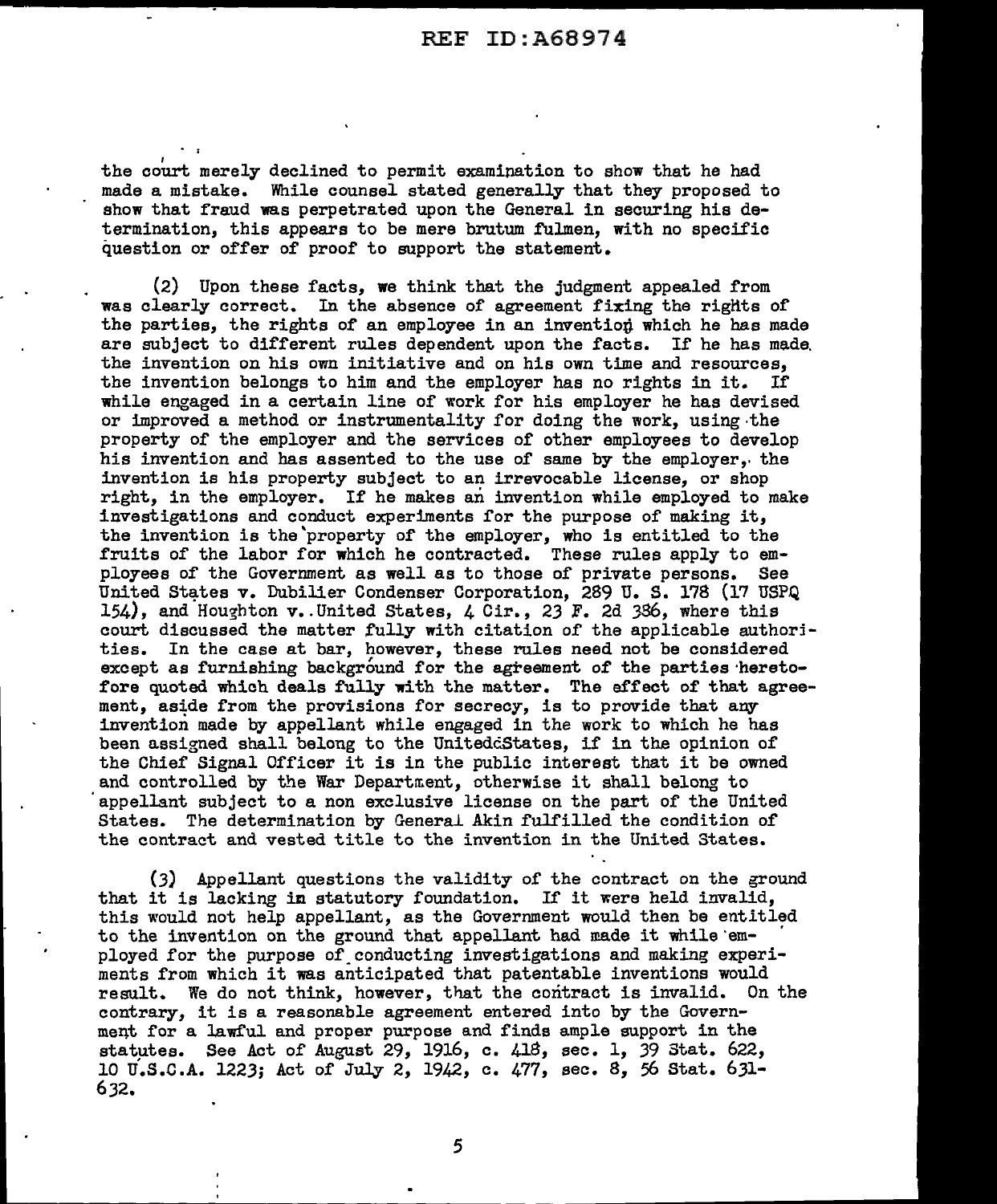It is argued that the contract, properly construed, does not authorize any determination by the Chief Signal Officer "except to insure military secrecy or to safeguard the public interest in a military way". It is perfectly clear from a reading of the contract, however, that the provisions as to secrecy are entirely separate and distinct from those relating to the determination that the public interest requires ownership and control by the war department. The provision of paragraph two of the contract, upon which appellant relies, relating to a determination by the Chief Signal Officer that the invention should remain secret, provides for an assignment in such case of the invention as distinguished from the patent. This is followed by a provision requiring the assignment of the patent. "if secrecy is not necessary or is necessary for only a limited time". The paragraph closes with a requirement that the invention be not disclosed until the need for secrecy has expired. The third paragraph relates to form of assignments of' patents as to which secrecy is required, but provides that reservations of rights may be made "in a proper case" to be asserted when need of secrecy has expired. The final paragraph makes clear that by a "proper case" is meant a case in which the Chief Signal Officer has not determined that the patent should be "owned and controlled by the war department to safeguard the public interest." That paragraph makes it equally clear, when considered with the first paragraph, that such a determination by the Chief Signal Officer vests the right to such invention in the United States.

And we do not think that the rights of the United States were in any way prejudiced by the fact that appellant was allowed to apply for patents with assignment of licenses to the Government, or that certificates of the Secretary of War were filed to permit this to be done without payment of Patent Office fees, as allowed by the Act of lBSJ, as amended. Until the Chief Signal Officer made his determination with respect to the public interest, appellant was entitled to his inventions, subject to this hicense, and to apply for patents to protect same; and no action taken or allowed as a matter of course for the protection of rights, which were undoubtedly his until action by the Chief Signal Officer, should be held to preclude the Government from assertion of rights under the contract after the Chief Signal Officer made the determination for which the contract provides. See Houghton v: United States, supra; Grand Trunk Western Railway v. United States, 252 U. S. 112; Wisconsin Central R. Co. v. United States, 164 u. s. 190.

We quite agree with appellant that good faith on the part of the Chief Signal Officer in making the determination for which the contract provides was essential to vest title to the inventions in the United States, and that his decision would be reviewable for fraud, bad faith, or failure to exercise an honest judgment. United States v. Gleason, 175 U. S. 588; Kihlberg v. United States, 97 U. S. J9S. There is nothing in the record, however, upon which to base a contention of fraud, bad faith or failure to exercise an honest judgment, nor is there any basis'for saying that evidence to this effect was excluded. As stated above, general charges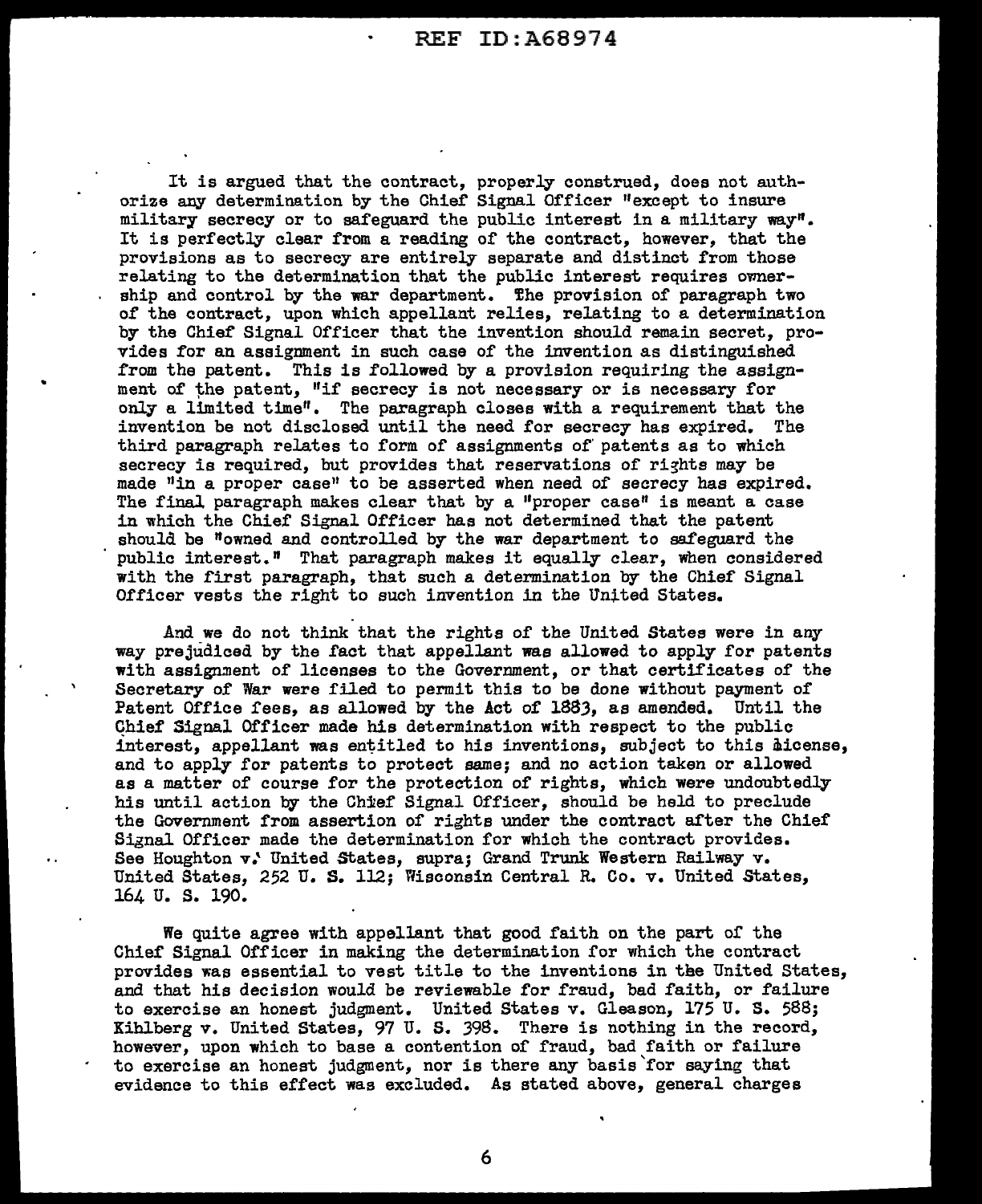of fraud were made in the argument of counsel, but there was no tender of proof which would justify sending the case back. There was no pretense of compliance with the requirement of rule  $\lambda_3(c)$  of the Rules of Civil Procedure, which provides:

. "In action tried by a jury, if an objection tq a question propounded to a witness is sustained by the court, the examining attorney may make a specific offer of what he'expects to prove by the answer of the witness. The court may require the offer to be made out of the hearing of the jury. The court may add such other or further statement as clearly shows the character of the evidence, the form in which it was offered, the objection made, and the ruling thereon. In actions tried without a jury the same procedure may be followed, except that the court upon request shall take and report the evidence in full, unless it clearly appears that the evidence is not admissible on any ground or that the witness is privileged.<sup> $n$ </sup>

,

Even though the Chief of the Signal Corps acted in good faith, his determination would be set aside if it were shown to have been fraudulently induced by false statements or other fraudulent conduct on the part of his subordinates or others, just as the award of an  $(4)$  arbitrator might be impeached for fraudulent conduct in its procurement; but there is no evidence or offer of evidence of this sort. It was not competent, of course, for the trail court to substitute its judgment for that of the Dhief of the Signal Corps or enter into an inquiry as to whether or not he had made a mistake of judgment. This was what the judge refused to do; and there was no offer of any specific evidence to sustain the charge of fraud.

'